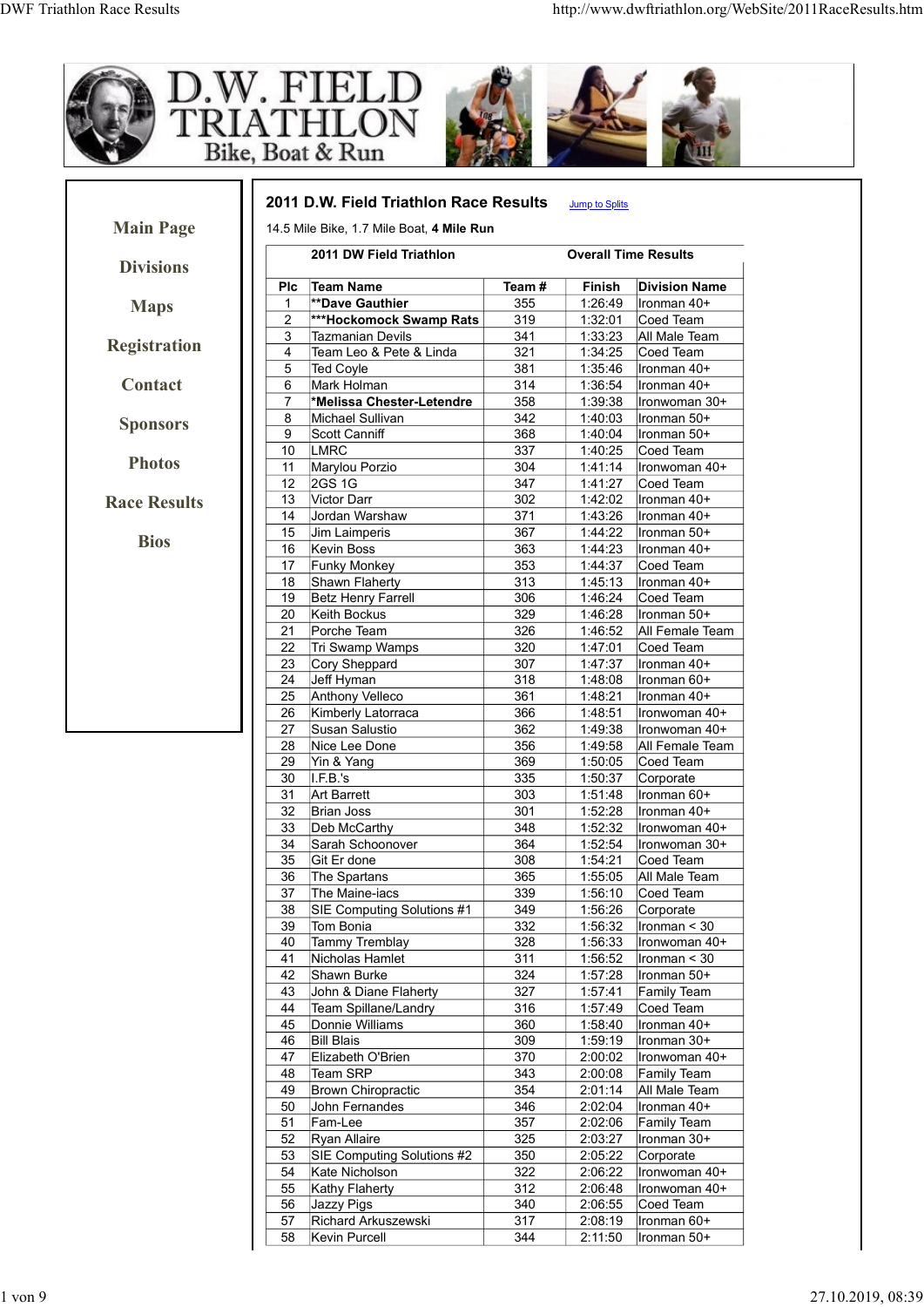| <b>DWF Triathlon Race Results</b>                                                                                          |            |                                       | http://www.dwftriathlon.org/WebSite/2011RaceResults.htm |
|----------------------------------------------------------------------------------------------------------------------------|------------|---------------------------------------|---------------------------------------------------------|
|                                                                                                                            |            |                                       |                                                         |
| David Teed<br>59                                                                                                           | 359        |                                       | 2:13:24<br>Ironman 40+                                  |
| 60<br>Scott Higgins                                                                                                        | 331        | 2:13:27                               | Ironman < 30                                            |
| Timothy Greene Jr.<br>61                                                                                                   | 334        |                                       | 2:14:13<br>$l$ ronman < 30                              |
| Tyros<br>62                                                                                                                | 338        |                                       | 2:14:28<br>Coed Team                                    |
| Ryan Hayes<br>63                                                                                                           | 323        |                                       | 2:16:03<br>$l$ ronman < 30                              |
| <b>Brendan Hayes</b><br>64                                                                                                 | 352        |                                       | 2:16:12<br>Ironman 40+                                  |
| Timothy Greene Sr.<br>65                                                                                                   | 333        |                                       | 2:17:12<br>Ironman 40+                                  |
| 66<br>Aimee Sprague                                                                                                        | 345        |                                       | 2:17:43<br>$l$ ronwoman < 30                            |
| Sue Logan<br>67<br>* Overall Female Winner<br>** Overall Male Winner<br>*** Overall Team Winner<br>2011 DW Field Triathlon | 315        | 2:30:03<br><b>Winners by Division</b> | Ironwoman 40+                                           |
|                                                                                                                            |            |                                       |                                                         |
| Plc Team Name                                                                                                              | Team #     | Finish                                | <b>Division Name</b>                                    |
| 1 Tom Bonia                                                                                                                | 332        | 1:56:32                               | Ironman $<$ 30                                          |
| 2 Nicholas Hamlet                                                                                                          | 311        | 1:56:52                               | $l$ ronman < 30                                         |
| 3 Scott Higgins                                                                                                            | 331        | 2:13:27                               | $\sqrt{\text{Ironman}}$ < 30                            |
| 4 Timothy Greene Jr.                                                                                                       | 334<br>323 | 2:14:13<br>2:16:03                    | $\sqrt{\text{Ironman}}$ < 30                            |
| 5 Ryan Hayes<br>1 Bill Blais                                                                                               | 309        | 1:59:19                               | $l$ ronman < 30<br>Ironman 30+                          |

| 59                             | David Teed                                      | 359        | 2:13:24                    | Ironman 40+                    |
|--------------------------------|-------------------------------------------------|------------|----------------------------|--------------------------------|
| 60                             | Scott Higgins                                   | 331        | 2:13:27                    | Ironman $<$ 30                 |
| 61                             | Timothy Greene Jr.                              | 334        | 2:14:13                    | Ironman < 30                   |
| 62                             | Tyros                                           | 338        | 2:14:28                    | Coed Team                      |
| 63                             | Ryan Hayes                                      | 323        | 2:16:03                    | Ironman < 30                   |
| 64<br>65                       | Brendan Hayes<br>Timothy Greene Sr.             | 352<br>333 | 2:16:12<br>2:17:12         | Ironman 40+<br>Ironman 40+     |
| 66                             | Aimee Sprague                                   | 345        | 2:17:43                    | Ironwoman < 30                 |
| 67                             | Sue Logan                                       | 315        | 2:30:03                    | Ironwoman 40+                  |
|                                |                                                 |            |                            |                                |
|                                | * Overall Female Winner                         |            |                            |                                |
|                                | ** Overall Male Winner                          |            |                            |                                |
|                                | *** Overall Team Winner                         |            |                            |                                |
|                                | 2011 DW Field Triathlon                         |            | <b>Winners by Division</b> |                                |
| <b>PIC</b>                     | Team Name                                       | Team#      | Finish                     | <b>Division Name</b>           |
| $\mathbf{1}$                   | Tom Bonia                                       | 332        | 1:56:32                    | Ironman < 30                   |
| $\overline{c}$                 | Nicholas Hamlet                                 | 311        | 1:56:52                    | Ironman < 30                   |
| 3                              | Scott Higgins                                   | 331        | 2:13:27                    | Ironman < 30                   |
| 4                              | Timothy Greene Jr.                              | 334        | 2:14:13                    | Ironman < 30                   |
| 5                              | Ryan Hayes                                      | 323        | 2:16:03                    | Ironman < 30                   |
| $\mathbf{1}$<br>$\overline{2}$ | <b>Bill Blais</b><br>Ryan Allaire               | 309<br>325 | 1:59:19<br>2:03:27         | Ironman 30+<br>Ironman 30+     |
| $\mathbf{1}$                   | Dave Gauthier                                   | 355        | 1:26:49                    | Ironman 40+                    |
| 2                              | <b>Ted Coyle</b>                                | 381        | 1:35:46                    | Ironman 40+                    |
| 3                              | Mark Holman                                     | 314        | 1:36:54                    | Ironman 40+                    |
| 4                              | <b>Victor Darr</b>                              | 302        | 1:42:02                    | Ironman 40+                    |
| 5                              | Jordan Warshaw                                  | 371        | 1:43:26                    | Ironman 40+                    |
| 6                              | Kevin Boss                                      | 363<br>313 | 1:44:23<br>1:45:13         | Ironman 40+                    |
| 7<br>8                         | Shawn Flaherty<br>Cory Sheppard                 | 307        | 1:47:37                    | Ironman 40+<br>Ironman 40+     |
| 9                              | Anthony Velleco                                 | 361        | 1:48:21                    | Ironman 40+                    |
| 10                             | Brian Joss                                      | 301        | 1:52:28                    | Ironman 40+                    |
| 11                             | Donnie Williams                                 | 360        | 1:58:40                    | Ironman 40+                    |
| 12                             | John Fernandes                                  | 346        | 2:02:04                    | Ironman 40+                    |
| 13                             | David Teed                                      | 359        | 2:13:24                    | Ironman 40+                    |
| 14<br>15                       | Brendan Hayes<br>Timothy Greene Sr.             | 352<br>333 | 2:16:12<br>2:17:12         | Ironman 40+<br>Ironman 40+     |
| $\mathbf{1}$                   | Michael Sullivan                                | 342        | 1:40:03                    | Ironman 50+                    |
| $\sqrt{2}$                     | Scott Canniff                                   | 368        | 1:40:04                    | Ironman 50+                    |
| 3                              | Jim Laimperis                                   | 367        | 1:44:22                    | Ironman 50+                    |
| 4                              | Keith Bockus                                    | 329        | 1:46:28                    | Ironman 50+                    |
| 5                              | Shawn Burke                                     | 324        | 1:57:28                    | Ironman 50+                    |
| 6                              | Kevin Purcell                                   | 344        | 2:11:50                    | Ironman 50+                    |
| $\mathbf{1}$<br>$\overline{2}$ | Jeff Hyman<br>Art Barrett                       | 318<br>303 | 1:48:08<br>1:51:48         | Ironman 60+<br>Ironman 60+     |
| 3                              | Richard Arkuszewski                             | 317        | 2:08:19                    | Ironman 60+                    |
| $\mathbf{1}$                   | Aimee Sprague                                   | 345        | 2:17:43                    | Ironwoman < 30                 |
| $\mathbf{1}$                   | Melissa Chester-Letendre                        | 358        | 1:39:38                    | Ironwoman 30+                  |
| $\overline{2}$                 | Sarah Schoonover                                | 364        | 1:52:54                    | Ironwoman 30+                  |
| $\mathbf{1}$                   | Marylou Porzio                                  | 304        | 1:41:14                    | Ironwoman 40+                  |
| $\overline{c}$<br>3            | Kimberly Latorraca<br>Susan Salustio            | 366<br>362 | 1:48:51<br>1:49:38         | Ironwoman 40+<br>Ironwoman 40+ |
| $\overline{4}$                 | Deb McCarthy                                    | 348        | 1:52:32                    | Ironwoman 40+                  |
| 5                              | <b>Tammy Tremblay</b>                           | 328        | 1:56:33                    | Ironwoman 40+                  |
| 6                              | Elizabeth O'Brien                               | 370        | 2:00:02                    | Ironwoman 40+                  |
| 7                              | Kate Nicholson                                  | 322        | 2:06:22                    | Ironwoman 40+                  |
| 8                              | <b>Kathy Flaherty</b>                           | 312        | 2:06:48                    | Ironwoman 40+                  |
| 9                              | Sue Logan                                       | 315        | 2:30:03                    | Ironwoman 40+                  |
| $\mathbf{1}$<br>$\overline{2}$ | I.F.B.'s<br>SIE Computing Solutions #1          | 335<br>349 | 1:50:37<br>1:56:26         | Corporate<br>Corporate         |
| 3                              | SIE Computing Solutions #2                      | 350        | 2:05:22                    | Corporate                      |
| $\mathbf{1}$                   | <b>Tazmanian Devils</b>                         | 341        | 1:33:23                    | All Male Team                  |
| $\overline{c}$                 | The Spartans                                    | 365        | 1:55:05                    | All Male Team                  |
| 3                              | <b>Brown Chiropractic</b>                       | 354        | 2:01:14                    | All Male Team                  |
| $\mathbf{1}$                   | Porche Team                                     | 326        | 1:46:52                    | All Female Team                |
| $\overline{c}$                 | Nice Lee Done                                   | 356<br>319 | 1:49:58<br>1:32:01         | All Female Team                |
| $\mathbf{1}$<br>$\sqrt{2}$     | Hockomock Swamp Rats<br>Team Leo & Pete & Linda | 321        | 1:34:25                    | Coed Team<br>Coed Team         |
|                                | LMRC                                            | 337        | 1:40:25                    | Coed Team                      |
| 3                              |                                                 |            |                            |                                |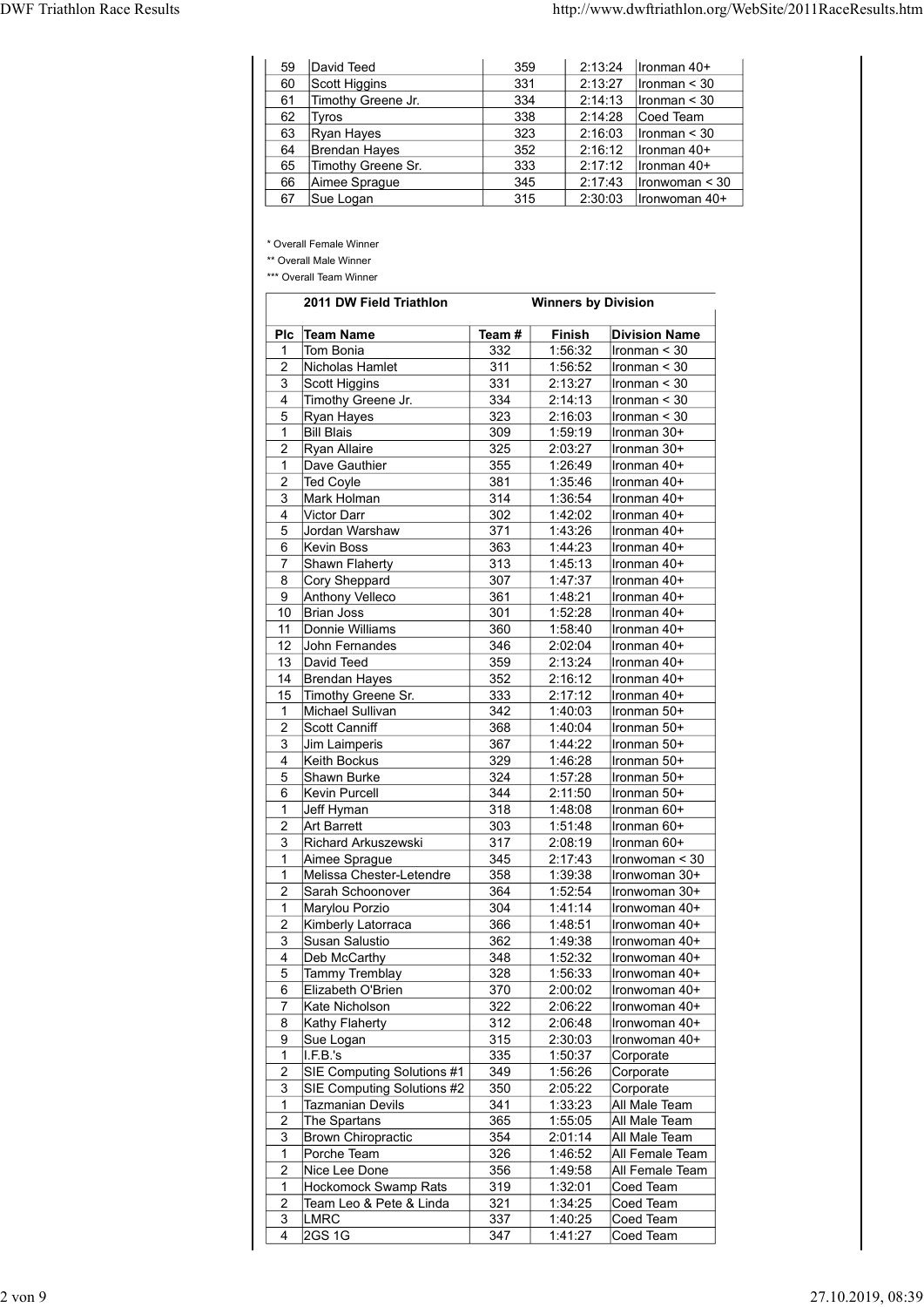| 5 Funky Monkey<br>Coed Team<br>353<br>1:44:37<br>6 Betz Henry Farrell<br>306<br>Coed Team<br>1:46:24<br>Tri Swamp Wamps<br>Coed Team<br>320<br>1:47:01<br>$\overline{7}$<br>Yin & Yang<br>369<br>1:50:05<br>Coed Team<br>8<br>Git Er done<br>308<br>1:54:21<br>Coed Team<br>9<br>The Maine-iacs<br>339<br>1:56:10<br>Coed Team<br>10 <sup>°</sup><br>316<br>1:57:49<br>Coed Team<br>Team Spillane/Landry<br>11<br>340<br>12 Jazzy Pigs<br>2:06:55<br>Coed Team<br>338<br>13 Tyros<br>2:14:28<br>Coed Team<br>John & Diane Flaherty<br>327<br>1:57:41<br><b>Family Team</b><br>Team SRP<br>343<br>2:00:08<br>$\overline{2}$<br><b>Family Team</b><br>3 | 357<br>Fam-Lee<br>2:02:06<br><b>Family Team</b> |  | 2011 DW Field Triathlon<br><b>Overall Bike Split Results</b> | Team #<br><b>Bike Split Division Name</b><br><b>Team Name</b><br>355 0:37:41<br>Ironman 40+<br>Dave Gauthier<br>2GS1G<br>$347$ 0:38:15<br>Coed Team<br>Team Leo & Pete & Linda<br>321<br>0:38:59<br>Coed Team<br>$308$ 0:40:18<br>Coed Team<br>Git Er done<br>All Male Team<br><b>Tazmanian Devils</b><br>341<br>0:40:20<br>Michael Sullivan<br>342<br>0:40:30<br>Ironman 50+<br>Melissa Chester-Letendre<br>358<br>0:40:38<br>Ironwoman 30+<br>Marylou Porzio<br>304 0:40:42<br>Ironwoman 40+<br>$314$ 0:40:52<br>$l$ ronman 40+<br>Mark Holman<br>Ted Covie<br>$381$ 0.40.56 Ironman 40+ |  |  |  |
|-------------------------------------------------------------------------------------------------------------------------------------------------------------------------------------------------------------------------------------------------------------------------------------------------------------------------------------------------------------------------------------------------------------------------------------------------------------------------------------------------------------------------------------------------------------------------------------------------------------------------------------------------------|-------------------------------------------------|--|--------------------------------------------------------------|--------------------------------------------------------------------------------------------------------------------------------------------------------------------------------------------------------------------------------------------------------------------------------------------------------------------------------------------------------------------------------------------------------------------------------------------------------------------------------------------------------------------------------------------------------------------------------------------|--|--|--|
|                                                                                                                                                                                                                                                                                                                                                                                                                                                                                                                                                                                                                                                       |                                                 |  |                                                              |                                                                                                                                                                                                                                                                                                                                                                                                                                                                                                                                                                                            |  |  |  |
|                                                                                                                                                                                                                                                                                                                                                                                                                                                                                                                                                                                                                                                       |                                                 |  |                                                              |                                                                                                                                                                                                                                                                                                                                                                                                                                                                                                                                                                                            |  |  |  |
|                                                                                                                                                                                                                                                                                                                                                                                                                                                                                                                                                                                                                                                       |                                                 |  |                                                              |                                                                                                                                                                                                                                                                                                                                                                                                                                                                                                                                                                                            |  |  |  |
|                                                                                                                                                                                                                                                                                                                                                                                                                                                                                                                                                                                                                                                       |                                                 |  |                                                              |                                                                                                                                                                                                                                                                                                                                                                                                                                                                                                                                                                                            |  |  |  |
|                                                                                                                                                                                                                                                                                                                                                                                                                                                                                                                                                                                                                                                       |                                                 |  |                                                              |                                                                                                                                                                                                                                                                                                                                                                                                                                                                                                                                                                                            |  |  |  |
|                                                                                                                                                                                                                                                                                                                                                                                                                                                                                                                                                                                                                                                       |                                                 |  |                                                              |                                                                                                                                                                                                                                                                                                                                                                                                                                                                                                                                                                                            |  |  |  |
|                                                                                                                                                                                                                                                                                                                                                                                                                                                                                                                                                                                                                                                       |                                                 |  |                                                              |                                                                                                                                                                                                                                                                                                                                                                                                                                                                                                                                                                                            |  |  |  |
|                                                                                                                                                                                                                                                                                                                                                                                                                                                                                                                                                                                                                                                       |                                                 |  |                                                              |                                                                                                                                                                                                                                                                                                                                                                                                                                                                                                                                                                                            |  |  |  |
|                                                                                                                                                                                                                                                                                                                                                                                                                                                                                                                                                                                                                                                       |                                                 |  |                                                              |                                                                                                                                                                                                                                                                                                                                                                                                                                                                                                                                                                                            |  |  |  |
|                                                                                                                                                                                                                                                                                                                                                                                                                                                                                                                                                                                                                                                       |                                                 |  |                                                              |                                                                                                                                                                                                                                                                                                                                                                                                                                                                                                                                                                                            |  |  |  |
|                                                                                                                                                                                                                                                                                                                                                                                                                                                                                                                                                                                                                                                       |                                                 |  |                                                              |                                                                                                                                                                                                                                                                                                                                                                                                                                                                                                                                                                                            |  |  |  |
|                                                                                                                                                                                                                                                                                                                                                                                                                                                                                                                                                                                                                                                       |                                                 |  |                                                              |                                                                                                                                                                                                                                                                                                                                                                                                                                                                                                                                                                                            |  |  |  |
|                                                                                                                                                                                                                                                                                                                                                                                                                                                                                                                                                                                                                                                       |                                                 |  |                                                              |                                                                                                                                                                                                                                                                                                                                                                                                                                                                                                                                                                                            |  |  |  |
|                                                                                                                                                                                                                                                                                                                                                                                                                                                                                                                                                                                                                                                       |                                                 |  |                                                              |                                                                                                                                                                                                                                                                                                                                                                                                                                                                                                                                                                                            |  |  |  |
| http://www.dwftriathlon.org/WebSite/2011RaceResults.htm                                                                                                                                                                                                                                                                                                                                                                                                                                                                                                                                                                                               |                                                 |  |                                                              |                                                                                                                                                                                                                                                                                                                                                                                                                                                                                                                                                                                            |  |  |  |
|                                                                                                                                                                                                                                                                                                                                                                                                                                                                                                                                                                                                                                                       |                                                 |  |                                                              |                                                                                                                                                                                                                                                                                                                                                                                                                                                                                                                                                                                            |  |  |  |
|                                                                                                                                                                                                                                                                                                                                                                                                                                                                                                                                                                                                                                                       |                                                 |  |                                                              |                                                                                                                                                                                                                                                                                                                                                                                                                                                                                                                                                                                            |  |  |  |
|                                                                                                                                                                                                                                                                                                                                                                                                                                                                                                                                                                                                                                                       |                                                 |  |                                                              |                                                                                                                                                                                                                                                                                                                                                                                                                                                                                                                                                                                            |  |  |  |
|                                                                                                                                                                                                                                                                                                                                                                                                                                                                                                                                                                                                                                                       |                                                 |  |                                                              |                                                                                                                                                                                                                                                                                                                                                                                                                                                                                                                                                                                            |  |  |  |
|                                                                                                                                                                                                                                                                                                                                                                                                                                                                                                                                                                                                                                                       |                                                 |  |                                                              |                                                                                                                                                                                                                                                                                                                                                                                                                                                                                                                                                                                            |  |  |  |
|                                                                                                                                                                                                                                                                                                                                                                                                                                                                                                                                                                                                                                                       |                                                 |  |                                                              |                                                                                                                                                                                                                                                                                                                                                                                                                                                                                                                                                                                            |  |  |  |
|                                                                                                                                                                                                                                                                                                                                                                                                                                                                                                                                                                                                                                                       |                                                 |  |                                                              |                                                                                                                                                                                                                                                                                                                                                                                                                                                                                                                                                                                            |  |  |  |
|                                                                                                                                                                                                                                                                                                                                                                                                                                                                                                                                                                                                                                                       |                                                 |  |                                                              |                                                                                                                                                                                                                                                                                                                                                                                                                                                                                                                                                                                            |  |  |  |
|                                                                                                                                                                                                                                                                                                                                                                                                                                                                                                                                                                                                                                                       |                                                 |  |                                                              |                                                                                                                                                                                                                                                                                                                                                                                                                                                                                                                                                                                            |  |  |  |
|                                                                                                                                                                                                                                                                                                                                                                                                                                                                                                                                                                                                                                                       |                                                 |  |                                                              |                                                                                                                                                                                                                                                                                                                                                                                                                                                                                                                                                                                            |  |  |  |
|                                                                                                                                                                                                                                                                                                                                                                                                                                                                                                                                                                                                                                                       |                                                 |  |                                                              |                                                                                                                                                                                                                                                                                                                                                                                                                                                                                                                                                                                            |  |  |  |
|                                                                                                                                                                                                                                                                                                                                                                                                                                                                                                                                                                                                                                                       |                                                 |  |                                                              |                                                                                                                                                                                                                                                                                                                                                                                                                                                                                                                                                                                            |  |  |  |
|                                                                                                                                                                                                                                                                                                                                                                                                                                                                                                                                                                                                                                                       |                                                 |  |                                                              |                                                                                                                                                                                                                                                                                                                                                                                                                                                                                                                                                                                            |  |  |  |
|                                                                                                                                                                                                                                                                                                                                                                                                                                                                                                                                                                                                                                                       |                                                 |  |                                                              |                                                                                                                                                                                                                                                                                                                                                                                                                                                                                                                                                                                            |  |  |  |
|                                                                                                                                                                                                                                                                                                                                                                                                                                                                                                                                                                                                                                                       |                                                 |  |                                                              |                                                                                                                                                                                                                                                                                                                                                                                                                                                                                                                                                                                            |  |  |  |
|                                                                                                                                                                                                                                                                                                                                                                                                                                                                                                                                                                                                                                                       |                                                 |  |                                                              |                                                                                                                                                                                                                                                                                                                                                                                                                                                                                                                                                                                            |  |  |  |
|                                                                                                                                                                                                                                                                                                                                                                                                                                                                                                                                                                                                                                                       |                                                 |  |                                                              |                                                                                                                                                                                                                                                                                                                                                                                                                                                                                                                                                                                            |  |  |  |
|                                                                                                                                                                                                                                                                                                                                                                                                                                                                                                                                                                                                                                                       |                                                 |  |                                                              |                                                                                                                                                                                                                                                                                                                                                                                                                                                                                                                                                                                            |  |  |  |
|                                                                                                                                                                                                                                                                                                                                                                                                                                                                                                                                                                                                                                                       |                                                 |  |                                                              |                                                                                                                                                                                                                                                                                                                                                                                                                                                                                                                                                                                            |  |  |  |
|                                                                                                                                                                                                                                                                                                                                                                                                                                                                                                                                                                                                                                                       |                                                 |  |                                                              |                                                                                                                                                                                                                                                                                                                                                                                                                                                                                                                                                                                            |  |  |  |
|                                                                                                                                                                                                                                                                                                                                                                                                                                                                                                                                                                                                                                                       |                                                 |  |                                                              |                                                                                                                                                                                                                                                                                                                                                                                                                                                                                                                                                                                            |  |  |  |
|                                                                                                                                                                                                                                                                                                                                                                                                                                                                                                                                                                                                                                                       |                                                 |  |                                                              |                                                                                                                                                                                                                                                                                                                                                                                                                                                                                                                                                                                            |  |  |  |
|                                                                                                                                                                                                                                                                                                                                                                                                                                                                                                                                                                                                                                                       |                                                 |  |                                                              |                                                                                                                                                                                                                                                                                                                                                                                                                                                                                                                                                                                            |  |  |  |
|                                                                                                                                                                                                                                                                                                                                                                                                                                                                                                                                                                                                                                                       |                                                 |  |                                                              |                                                                                                                                                                                                                                                                                                                                                                                                                                                                                                                                                                                            |  |  |  |
|                                                                                                                                                                                                                                                                                                                                                                                                                                                                                                                                                                                                                                                       |                                                 |  |                                                              |                                                                                                                                                                                                                                                                                                                                                                                                                                                                                                                                                                                            |  |  |  |
|                                                                                                                                                                                                                                                                                                                                                                                                                                                                                                                                                                                                                                                       |                                                 |  |                                                              |                                                                                                                                                                                                                                                                                                                                                                                                                                                                                                                                                                                            |  |  |  |

|                    |                                             |            |                                   | $\mu$ www.dwitriatinon.org/website/2011KaceResults.html |                              |                                 |  |
|--------------------|---------------------------------------------|------------|-----------------------------------|---------------------------------------------------------|------------------------------|---------------------------------|--|
| 5                  | <b>Funky Monkey</b>                         |            | 353                               | 1:44:37                                                 |                              | Coed Team                       |  |
| 6                  | Betz Henry Farrell                          |            | 306                               | 1:46:24                                                 |                              | Coed Team                       |  |
| $\overline{7}$     | Tri Swamp Wamps                             |            | 320                               | 1:47:01                                                 |                              | Coed Team                       |  |
| 8<br>9             | Yin & Yang<br>Git Er done                   |            | 369<br>308                        | 1:50:05<br>1:54:21                                      |                              | Coed Team<br>Coed Team          |  |
| 10                 | The Maine-iacs                              |            | 339                               | 1:56:10                                                 |                              | Coed Team                       |  |
| 11                 | Team Spillane/Landry                        |            | 316                               | 1:57:49                                                 |                              | Coed Team                       |  |
| 12<br>13           | Jazzy Pigs<br>Tyros                         |            | 340<br>338                        | 2:06:55<br>2:14:28                                      |                              | Coed Team<br>Coed Team          |  |
| $\mathbf{1}$       | John & Diane Flaherty                       |            | 327                               | 1:57:41                                                 |                              | <b>Family Team</b>              |  |
| $\sqrt{2}$         | <b>Team SRP</b>                             |            | 343                               | 2:00:08                                                 |                              | <b>Family Team</b>              |  |
| 3                  | Fam-Lee                                     |            | 357                               | 2:02:06                                                 |                              | <b>Family Team</b>              |  |
|                    |                                             |            |                                   |                                                         |                              |                                 |  |
|                    | 2011 DW Field Triathlon                     |            | <b>Overall Bike Split Results</b> |                                                         |                              |                                 |  |
|                    | <b>Team Name</b>                            | Team#      |                                   |                                                         |                              | <b>Bike Split Division Name</b> |  |
|                    | Dave Gauthier                               | 355        | 0:37:41                           |                                                         | Ironman 40+                  |                                 |  |
| 2GS 1G             | Team Leo & Pete & Linda                     | 347<br>321 | 0:38:15<br>0:38:59                |                                                         | Coed Team<br>Coed Team       |                                 |  |
| Git Er done        |                                             | 308        | 0:40:18                           |                                                         | Coed Team                    |                                 |  |
|                    | <b>Tazmanian Devils</b>                     | 341        | 0:40:20                           |                                                         |                              | All Male Team                   |  |
|                    | <b>Michael Sullivan</b>                     | 342        | 0:40:30                           |                                                         | Ironman 50+                  |                                 |  |
|                    | Melissa Chester-Letendre<br>Marylou Porzio  | 358<br>304 | 0:40:38<br>0:40:42                |                                                         |                              | Ironwoman 30+<br>Ironwoman 40+  |  |
|                    | Mark Holman                                 | 314        | 0:40:52                           |                                                         | Ironman 40+                  |                                 |  |
| <b>Ted Coyle</b>   |                                             | 381        | 0:40:56                           |                                                         | Ironman 40+                  |                                 |  |
|                    | Shawn Flaherty                              | 313        | 0:41:10                           |                                                         | Ironman 40+                  |                                 |  |
|                    | Anthony Velleco<br>Scott Canniff            | 361<br>368 | 0:41:11<br>0:41:32                |                                                         | Ironman 40+<br>Ironman 50+   |                                 |  |
|                    | Cory Sheppard                               | 307        | 0:42:39                           |                                                         | Ironman 40+                  |                                 |  |
| <b>Victor Darr</b> |                                             | 302        | 0:42:41                           |                                                         | Ironman 40+                  |                                 |  |
| <b>Bill Blais</b>  | <b>Keith Bockus</b>                         | 309<br>329 | 0:42:55<br>0:42:56                |                                                         | Ironman 30+<br>Ironman 50+   |                                 |  |
|                    | Sarah Schoonover                            | 364        | 0:43:37                           |                                                         |                              | Ironwoman 30+                   |  |
| <b>Brian Joss</b>  |                                             | 301        | 0:43:39                           |                                                         | Ironman 40+                  |                                 |  |
|                    | Jim Laimperis                               | 367        | 0:44:09                           |                                                         | Ironman 50+                  |                                 |  |
| <b>Kevin Boss</b>  | Kimberly Latorraca                          | 363<br>366 | 0:44:18<br>0:44:18                |                                                         | Ironman 40+                  | Ironwoman 40+                   |  |
|                    | <b>Hockomock Swamp Rats</b>                 | 319        | 0:44:19                           |                                                         | Coed Team                    |                                 |  |
|                    | Jordan Warshaw                              | 371        | 0:44:50                           |                                                         | Ironman 40+                  |                                 |  |
| <b>LMRC</b>        | Deb McCarthy                                | 348<br>337 | 0:45:41<br>0:46:09                |                                                         | Coed Team                    | Ironwoman 40+                   |  |
|                    | Shawn Burke                                 | 324        | 0:46:27                           |                                                         | Ironman 50+                  |                                 |  |
|                    | <b>John Fernandes</b>                       | 346        | 0:46:48                           |                                                         | Ironman 40+                  |                                 |  |
| I.F.B.'s           |                                             | 335        | 0:46:54                           |                                                         | Corporate                    |                                 |  |
|                    | Porche Team<br><b>Funky Monkey</b>          | 326<br>353 | 0:46:56<br>0:47:15                |                                                         | Coed Team                    | All Female Team                 |  |
| Jeff Hyman         |                                             | 318        | 0:47:20                           |                                                         | Ironman 60+                  |                                 |  |
|                    | Susan Salustio                              | 362        | 0:47:31                           |                                                         |                              | Ironwoman 40+                   |  |
| Art Barrett        | Nice Lee Done                               | 303<br>356 | 0:48:23<br>0:48:27                |                                                         | Ironman 60+                  | All Female Team                 |  |
| Yin & Yang         |                                             | 369        | 0:48:35                           |                                                         | Coed Team                    |                                 |  |
|                    | John & Diane Flaherty                       | 327        | 0:48:59                           |                                                         | Family Team                  |                                 |  |
|                    | Tammy Tremblay                              | 328        | 0:49:05                           |                                                         |                              | Ironwoman 40+                   |  |
|                    | The Spartans<br><b>Betz Henry Farrell</b>   | 365<br>306 | 0:49:16<br>0:49:38                |                                                         | Coed Team                    | All Male Team                   |  |
|                    | Nicholas Hamlet                             | 311        | 0:50:03                           |                                                         | Ironman < 30                 |                                 |  |
|                    | Tri Swamp Wamps                             | 320        | 0:51:07                           |                                                         | Coed Team                    |                                 |  |
| Tom Bonia          | Timothy Greene Jr.                          | 332<br>334 | 0:51:22<br>0:51:29                |                                                         | Ironman < 30<br>Ironman < 30 |                                 |  |
|                    | Elizabeth O'Brien                           | 370        | 0:51:33                           |                                                         |                              | Ironwoman 40+                   |  |
|                    | Donnie Williams                             | 360        | 0:51:43                           |                                                         | Ironman 40+                  |                                 |  |
|                    | Kate Nicholson                              | 322        | 0:51:59                           |                                                         |                              | Ironwoman 40+                   |  |
|                    | <b>Brown Chiropractic</b><br>Kathy Flaherty | 354<br>312 | 0:52:16<br>0:52:35                |                                                         | All Male Team                | Ironwoman 40+                   |  |
|                    | Ryan Allaire                                | 325        | 0:53:16                           |                                                         | Ironman 30+                  |                                 |  |
|                    | Timothy Greene Sr.                          | 333        | 0:54:02                           |                                                         | Ironman 40+                  |                                 |  |
|                    | The Maine-iacs                              | 339        | 0:54:07                           |                                                         | Coed Team                    |                                 |  |
| Sue Logan          | <b>Brendan Hayes</b>                        | 352<br>315 | 0:55:08<br>0:55:23                |                                                         | Ironman 40+                  | Ironwoman 40+                   |  |
|                    | SIE Computing Solutions #1                  | 349        | 0:55:28                           |                                                         | Corporate                    |                                 |  |
|                    |                                             |            |                                   |                                                         |                              |                                 |  |
|                    |                                             |            |                                   |                                                         |                              |                                 |  |
|                    |                                             |            |                                   |                                                         |                              |                                 |  |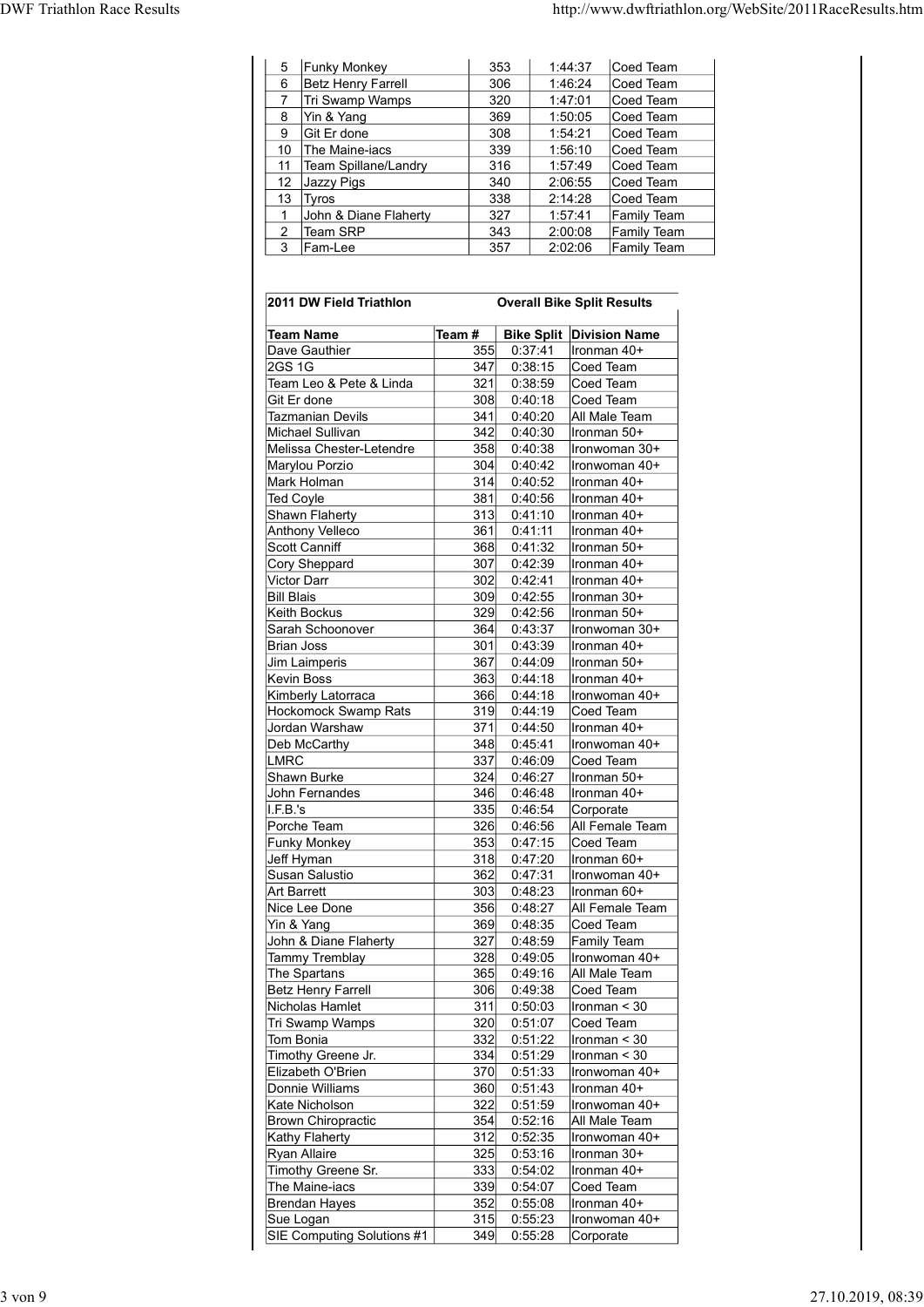| <b>DWF Triathlon Race Results</b> |                                                 |            |                    | http://www.dwftriathlon.org/WebSite/2011RaceResults.htm |
|-----------------------------------|-------------------------------------------------|------------|--------------------|---------------------------------------------------------|
|                                   |                                                 |            |                    |                                                         |
|                                   |                                                 |            |                    |                                                         |
|                                   | Jazzy Pigs                                      | 340        | 0:55:34            | Coed Team                                               |
|                                   | Team SRP                                        | 343        | 0:55:36            | Family Team                                             |
|                                   | Richard Arkuszewski                             | 317        |                    |                                                         |
|                                   |                                                 |            | 0:57:54            | Ironman 60+                                             |
|                                   | Team Spillane/Landry                            | 316        | 0:58:20            | Coed Team                                               |
|                                   | Kevin Purcell                                   | 344        | 0:58:51            | Ironman 50+                                             |
|                                   | Aimee Sprague                                   | 345        | 1:00:26            | Ironwoman $<$ 30                                        |
|                                   | Scott Higgins                                   | 331        | 1:01:05            | $l$ ronman < 30                                         |
|                                   | Ryan Hayes                                      | 323        | 1:01:48            | $l$ ronman < 30                                         |
|                                   | Fam-Lee                                         | 357        | 1:02:32            | <b>Family Team</b>                                      |
|                                   | SIE Computing Solutions #2                      | 350        | 1:03:07            | Corporate                                               |
|                                   | David Teed                                      | 359        | 1:03:34            | Ironman 40+                                             |
|                                   | Tyros                                           | 338        | 1:20:21            | Coed Team                                               |
|                                   |                                                 |            |                    |                                                         |
|                                   | 2011 DW Field Triathlon                         |            |                    | <b>Overall Boat Split Results</b>                       |
|                                   | <b>Team Name</b>                                | Team#      |                    | <b>Boat Split Division Name</b>                         |
|                                   | David Teed                                      | 359        | 0:21:36            | Ironman 40+                                             |
|                                   | Kevin Boss                                      | 363        | 0:21:49            | Ironman 40+                                             |
|                                   | Mark Holman                                     | 314        | 0:21:52            | Ironman 40+                                             |
|                                   | Shawn Burke                                     | 324        | 0:22:19            | Ironman 50+<br>Ironman 40+                              |
|                                   | Dave Gauthier                                   | 355<br>341 | 0:22:42            | All Male Team                                           |
|                                   | <b>Tazmanian Devils</b><br>Hockomock Swamp Rats | 319        | 0:22:44<br>0:23:52 | Coed Team                                               |
|                                   | Nice Lee Done                                   | 356        | 0:23:53            |                                                         |
|                                   | Victor Darr                                     | 302        | 0:23:53            | All Female Team<br>Ironman 40+                          |

| Jazzy Pigs<br><b>Team SRP</b>                     | 340<br>343 | 0:55:34<br>0:55:36 | Coed Team<br>Family Team          |
|---------------------------------------------------|------------|--------------------|-----------------------------------|
| Richard Arkuszewski                               | 317        | 0:57:54            | Ironman 60+                       |
| Team Spillane/Landry                              | 316        | 0:58:20            | Coed Team                         |
| Kevin Purcell                                     | 344        | 0:58:51            | Ironman 50+                       |
| Aimee Sprague<br>Scott Higgins                    | 345<br>331 | 1:00:26<br>1:01:05 | Ironwoman < 30<br>Ironman < 30    |
| Ryan Hayes                                        | 323        | 1:01:48            | Ironman < 30                      |
| Fam-Lee                                           | 357        | 1:02:32            | Family Team                       |
| SIE Computing Solutions #2                        | 350        | 1:03:07            | Corporate                         |
| David Teed                                        | 359        | 1:03:34            | Ironman 40+                       |
| Tyros                                             | 338        | 1:20:21            | Coed Team                         |
|                                                   |            |                    |                                   |
| 2011 DW Field Triathlon                           |            |                    | <b>Overall Boat Split Results</b> |
| <b>Team Name</b>                                  | Team#      |                    | <b>Boat Split Division Name</b>   |
| David Teed                                        | 359        | 0:21:36            | llronman 40+                      |
| <b>Kevin Boss</b>                                 | 363        | 0:21:49            | Ironman 40+                       |
| Mark Holman                                       | 314        | 0:21:52            | Ironman 40+                       |
| Shawn Burke                                       | 324        | 0:22:19            | Ironman 50+                       |
| Dave Gauthier<br><b>Tazmanian Devils</b>          | 355<br>341 | 0:22:42<br>0:22:44 | Ironman 40+<br>All Male Team      |
| <b>Hockomock Swamp Rats</b>                       | 319        | 0:23:52            | Coed Team                         |
| Nice Lee Done                                     | 356        | 0:23:53            | All Female Team                   |
| Victor Darr                                       | 302        | 0:23:53            | Ironman 40+                       |
| Fam-Lee                                           | 357        | 0:24:03            | Family Team                       |
| Team Leo & Pete & Linda                           | 321        | 0:24:42            | Coed Team                         |
| Tyros                                             | 338        | 0:24:48            | Coed Team                         |
| Team Spillane/Landry<br><b>Betz Henry Farrell</b> | 316<br>306 | 0:24:52<br>0:25:05 | Coed Team<br>Coed Team            |
| I.F.B.'s                                          | 335        | 0:25:08            | Corporate                         |
| Tri Swamp Wamps                                   | 320        | 0:25:40            | Coed Team                         |
| <b>Michael Sullivan</b>                           | 342        | 0:26:01            | Ironman 50+                       |
| Susan Salustio                                    | 362        | 0:26:03            | Ironwoman 40+                     |
| Cory Sheppard                                     | 307        | 0:26:10            | Ironman 40+                       |
| Jeff Hyman<br>The Maine-iacs                      | 318<br>339 | 0:26:19<br>0:26:35 | Ironman 60+<br>Coed Team          |
| Git Er done                                       | 308        | 0:26:39            | Coed Team                         |
| SIE Computing Solutions #2                        | 350        | 0:26:50            | Corporate                         |
| <b>Art Barrett</b>                                | 303        | 0:26:59            | Ironman 60+                       |
| Keith Bockus                                      | 329        | 0:27:31            | Ironman 50+                       |
| Deb McCarthy                                      | 348        | 0:27:44            | Ironwoman 40+                     |
| Yin & Yang                                        | 369        | 0:27:53            | Coed Team                         |
| Melissa Chester-Letendre<br><b>LMRC</b>           | 358<br>337 | 0:28:01<br>0:28:02 | Ironwoman 30+                     |
| John Fernandes                                    | 346        | 0:28:02            | Coed Team<br>Ironman 40+          |
| Marylou Porzio                                    | 304        | 0:28:07            | Ironwoman 40+                     |
| <b>Ted Coyle</b>                                  | 381        | 0:28:09            | Ironman 40+                       |
| <b>Team SRP</b>                                   | 343        | 0:28:36            | Family Team                       |
| Porche Team                                       | 326        | 0:28:45            | All Female Team                   |
| Jordan Warshaw                                    | 371        | 0:28:46            | Ironman 40+                       |
| Shawn Flaherty<br>SIE Computing Solutions #1      | 313        | 0:29:03            | Ironman 40+                       |
| <b>Tammy Tremblay</b>                             | 349<br>328 | 0:29:17<br>0:29:30 | Corporate<br>Ironwoman 40+        |
| Scott Canniff                                     | 368        | 0:29:35            | Ironman 50+                       |
| Jazzy Pigs                                        | 340        | 0:29:38            | Coed Team                         |
| Kimberly Latorraca                                | 366        | 0:30:08            | Ironwoman 40+                     |
| <b>Funky Monkey</b>                               | 353        | 0:30:13            | Coed Team                         |
| 2GS 1G                                            | 347        | 0:30:40            | Coed Team                         |
| Nicholas Hamlet<br><b>Brown Chiropractic</b>      | 311        | 0:30:49            | Ironman < 30                      |
| Jim Laimperis                                     | 354<br>367 | 0:30:55<br>0:31:30 | All Male Team<br>Ironman 50+      |
| Richard Arkuszewski                               | 317        | 0:31:38            | Ironman 60+                       |
| Tom Bonia                                         | 332        | 0:31:46            | Ironman < 30                      |
| <b>Bill Blais</b>                                 | 309        | 0:32:01            | Ironman 30+                       |
| <b>Brian Joss</b>                                 | 301        | 0:32:12            | Ironman 40+                       |
| <b>Anthony Velleco</b>                            | 361        | 0:32:18            | Ironman 40+                       |
| The Spartans<br>Kate Nicholson                    | 365<br>322 | 0:32:22<br>0:32:52 | All Male Team<br>Ironwoman 40+    |
| Aimee Sprague                                     | 345        | 0:32:54            | Ironwoman < 30                    |
|                                                   | 364        | 0:32:58            | Ironwoman 30+                     |
| Sarah Schoonover                                  |            |                    |                                   |
|                                                   |            |                    |                                   |
|                                                   |            |                    |                                   |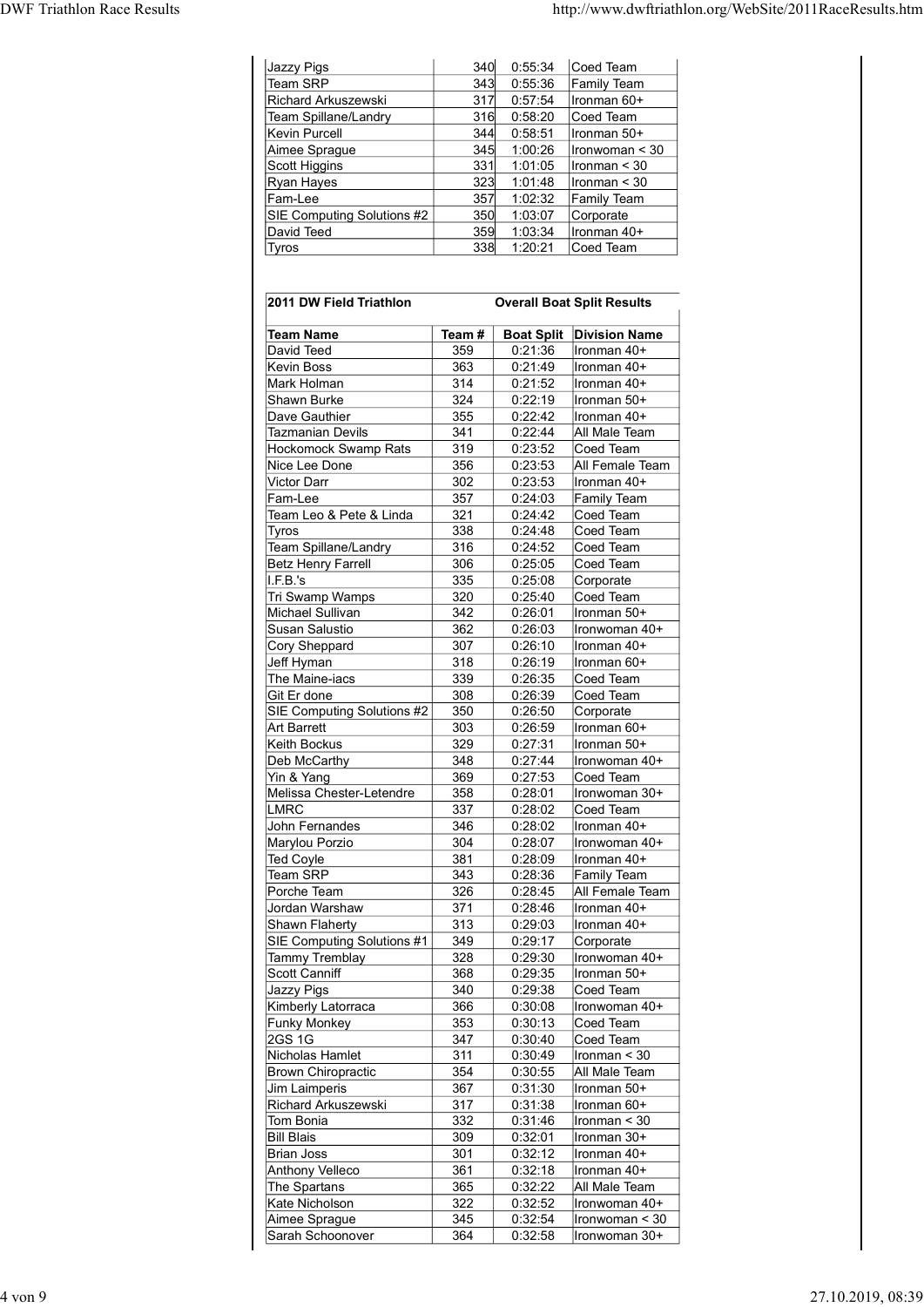|                                   |            |         | http://www.dwftriathlon.org/WebSite/2011RaceResults.htm |
|-----------------------------------|------------|---------|---------------------------------------------------------|
|                                   |            |         |                                                         |
|                                   |            |         |                                                         |
|                                   |            |         |                                                         |
|                                   |            |         |                                                         |
| Elizabeth O'Brien                 |            |         |                                                         |
|                                   | 370        | 0:33:00 | Ironwoman 40+                                           |
| Kevin Purcell                     | 344        | 0:33:02 | Ironman 50+                                             |
| John & Diane Flaherty             | 327        | 0:33:11 | <b>Family Team</b>                                      |
| Donnie Williams                   | 360        | 0:33:17 | Ironman 40+                                             |
| Ryan Allaire                      | 325        | 0:33:58 | Ironman 30+                                             |
| Scott Higgins                     | 331        | 0:34:02 | Ironman < 30                                            |
| Ryan Hayes                        | 323        | 0:34:02 | Ironman $<$ 30                                          |
| <b>Kathy Flaherty</b>             | 312        | 0:34:26 | Ironwoman 40+                                           |
| Timothy Greene Jr.                | 334        | 0:35:18 | $l$ ronman < 30                                         |
| <b>Brendan Hayes</b>              | 352        | 0:35:23 | Ironman 40+                                             |
| Timothy Greene Sr.                | 333        | 0:37:56 | Ironman 40+                                             |
| Sue Logan                         | 315        | 0:48:32 | Ironwoman 40+                                           |
|                                   |            |         |                                                         |
|                                   |            |         |                                                         |
| 2011 DW Field Triathlon           |            |         | <b>Overall Run Split Results</b>                        |
|                                   |            |         |                                                         |
| <b>Team Name</b>                  | Team # $ $ |         | <b>Run Split Division Name</b>                          |
| <b>Hockomock Swamp Rats</b>       | 319        |         | $0:23:50$ Coed Team                                     |
| LMRC                              | 337        |         | $0:26:14$ Coed Team                                     |
| Dave Gauthier                     | 355        |         | $0:26:26$  Ironman 40+                                  |
| Ted Coyle                         | 381        |         | $0:26:41$  Ironman 40+                                  |
| <b>Funky Monkey</b>               | 353        |         | $0:27:09$ Coed Team                                     |
| Jim Laimperis                     | 367        |         | $0:28:43$  Ironman 50+                                  |
| Scott Canniff                     | 368        | 0:28:57 | Ironman 50+                                             |
| Tyros                             | 338        |         | $0:29:19$ Coed Team                                     |
| Jordan Warshaw<br>Tri Swamn Wamns | 371<br>320 |         | $0:29:50$  Ironman 40+<br>$0.30.14$ Coed Team           |

| Elizabeth O'Brien                        | 370        | 0:33:00            | Ironwoman 40+                    |
|------------------------------------------|------------|--------------------|----------------------------------|
| Kevin Purcell                            | 344        | 0:33:02            | Ironman 50+                      |
| John & Diane Flaherty                    | 327        | 0:33:11            | Family Team                      |
| Donnie Williams<br><b>Ryan Allaire</b>   | 360        | 0:33:17            | Ironman 40+<br>Ironman 30+       |
| Scott Higgins                            | 325<br>331 | 0:33:58<br>0:34:02 | Ironman < 30                     |
| Ryan Hayes                               | 323        | 0:34:02            | Ironman < 30                     |
| <b>Kathy Flaherty</b>                    | 312        | 0:34:26            | Ironwoman 40+                    |
| Timothy Greene Jr.                       | 334        | 0:35:18            | Ironman $<$ 30                   |
| <b>Brendan Hayes</b>                     | 352        | 0:35:23            | Ironman 40+                      |
| Timothy Greene Sr.                       | 333        | 0:37:56            | Ironman 40+                      |
| Sue Logan                                | 315        | 0:48:32            | Ironwoman 40+                    |
|                                          |            |                    |                                  |
| 2011 DW Field Triathlon                  |            |                    | <b>Overall Run Split Results</b> |
| <b>Team Name</b>                         | Team#      |                    | <b>Run Split Division Name</b>   |
| Hockomock Swamp Rats                     | 319        | 0:23:50            | Coed Team                        |
| <b>LMRC</b>                              | 337        | 0:26:14            | Coed Team                        |
| Dave Gauthier                            | 355        | 0:26:26            | Ironman 40+                      |
| <b>Ted Coyle</b>                         | 381        | 0:26:41            | Ironman 40+                      |
| <b>Funky Monkey</b>                      | 353<br>367 | 0:27:09            | Coed Team<br>Ironman 50+         |
| Jim Laimperis<br>Scott Canniff           | 368        | 0:28:43<br>0:28:57 | Ironman 50+                      |
| <b>Tyros</b>                             | 338        | 0:29:19            | Coed Team                        |
| Jordan Warshaw                           | 371        | 0:29:50            | Ironman 40+                      |
| Tri Swamp Wamps                          | 320        | 0:30:14            | Coed Team                        |
| <b>Tazmanian Devils</b>                  | 341        | 0:30:19            | All Male Team                    |
| Team Leo & Pete & Linda                  | 321        | 0:30:44            | Coed Team                        |
| Melissa Chester-Letendre                 | 358        | 0:30:59            | Ironwoman 30+                    |
| Porche Team<br><b>Betz Henry Farrell</b> | 326<br>306 | 0:31:11<br>0:31:41 | All Female Team<br>Coed Team     |
| SIE Computing Solutions #1               | 349        | 0:31:41            | Corporate                        |
| Marylou Porzio                           | 304        | 0:32:25            | Ironwoman 40+                    |
| 2GS 1G                                   | 347        | 0:32:32            | Coed Team                        |
| Tom Bonia                                | 332        | 0:33:24            | Ironman < 30                     |
| The Spartans                             | 365        | 0:33:27            | All Male Team                    |
| <b>Michael Sullivan</b>                  | 342        | 0:33:32            | Ironman 50+                      |
| Yin & Yang                               | 369        | 0:33:37            | Coed Team                        |
| Donnie Williams<br>Mark Holman           | 360<br>314 | 0:33:40<br>0:34:10 | Ironman 40+<br>Ironman 40+       |
| Kimberly Latorraca                       | 366        | 0:34:25            | Ironwoman 40+                    |
| Jeff Hyman                               | 318        | 0:34:29            | Ironman 60+                      |
| Team Spillane/Landry                     | 316        | 0:34:37            | Coed Team                        |
| <b>Anthony Velleco</b>                   | 361        | 0:34:52            | Ironman 40+                      |
| Shawn Flaherty                           | 313        | 0:35:00            | Ironman 40+                      |
| SIE Computing Solutions #2               | 350        | 0:35:25            | Corporate                        |
| <b>Victor Darr</b>                       | 302        | 0:35:28            | Ironman 40+                      |
| The Maine-iacs<br>Elizabeth O'Brien      | 339<br>370 | 0:35:28<br>0:35:29 | Coed Team<br>Ironwoman 40+       |
| John & Diane Flaherty                    | 327        | 0:35:31            | <b>Family Team</b>               |
| Fam-Lee                                  | 357        | 0:35:31            | <b>Family Team</b>               |
| <b>Team SRP</b>                          | 343        | 0:35:56            | <b>Family Team</b>               |
| Nicholas Hamlet                          | 311        | 0:36:00            | Ironman < 30                     |
| Keith Bockus                             | 329        | 0:36:01            | Ironman 50+                      |
| Susan Salustio                           | 362        | 0:36:04            | Ironwoman 40+                    |
| <b>Ryan Allaire</b>                      | 325        | 0:36:13            | Ironman 30+                      |
| Sarah Schoonover                         | 364        | 0:36:19            | Ironwoman 30+                    |
| <b>Art Barrett</b><br><b>Brian Joss</b>  | 303<br>301 | 0:36:26<br>0:36:37 | Ironman 60+<br>Ironman 40+       |
| Nice Lee Done                            | 356        | 0:37:38            | All Female Team                  |
| Tammy Tremblay                           | 328        | 0:37:58            | Ironwoman 40+                    |
| <b>Brown Chiropractic</b>                | 354        | 0:38:03            | All Male Team                    |
| <b>Kevin Boss</b>                        | 363        | 0:38:16            | Ironman 40+                      |
| Scott Higgins                            | 331        | 0:38:20            | Ironman < 30                     |
| I.F.B.'s                                 | 335        | 0:38:35            | Corporate                        |
| Richard Arkuszewski                      | 317        | 0:38:47            | Ironman 60+                      |
| Cory Sheppard<br>Deb McCarthy            | 307<br>348 | 0:38:48<br>0:39:07 | Ironman 40+<br>Ironwoman 40+     |
| Kathy Flaherty                           | 312        | 0:39:47            | Ironwoman 40+                    |
| Kevin Purcell                            | 344        | 0:39:57            | Ironman 50+                      |
| Ryan Hayes                               | 323        | 0:40:13            | Ironman $<$ 30                   |
|                                          |            |                    |                                  |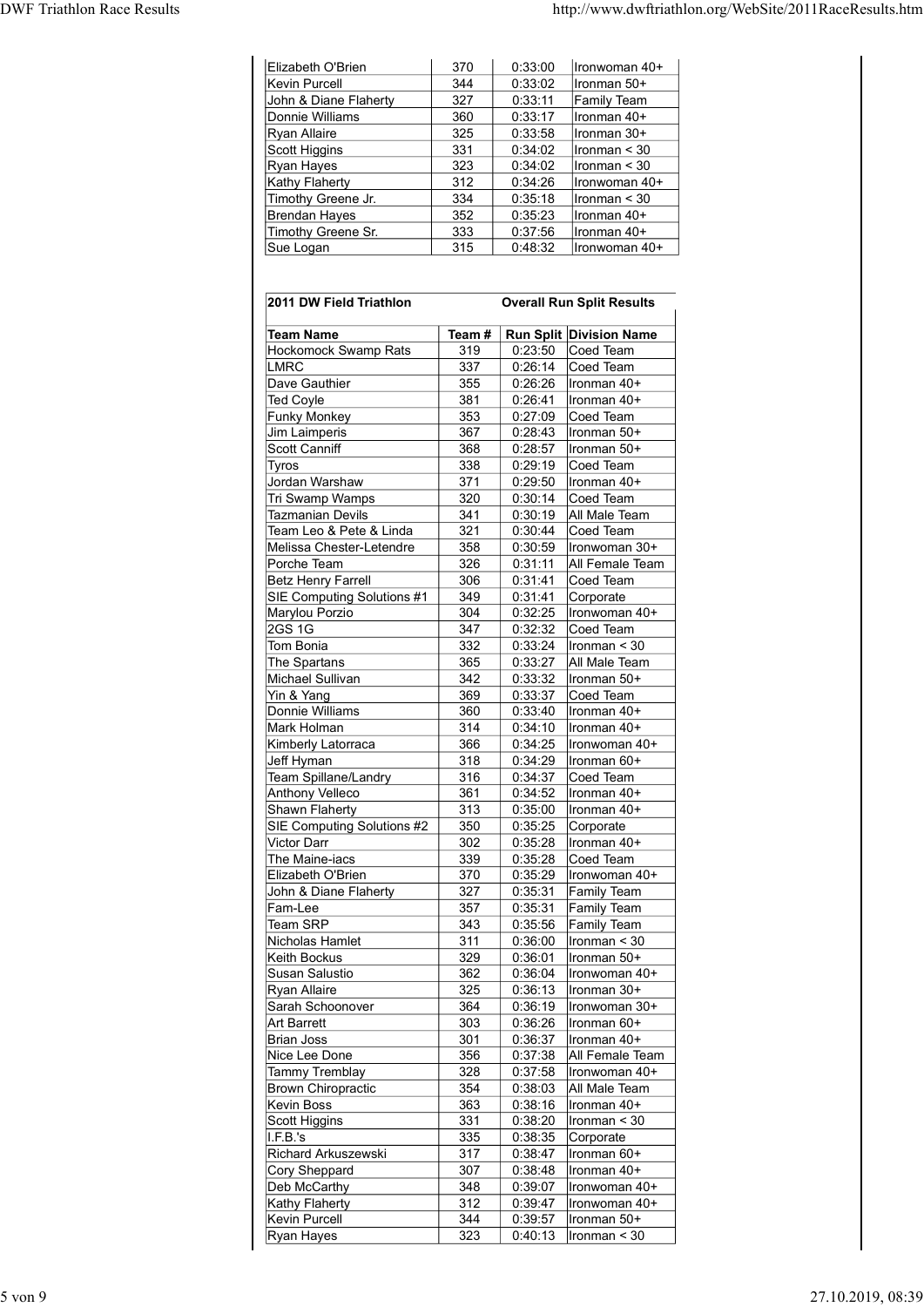| <b>DWF Triathlon Race Results</b> |            |         | http://www.dwftriathlon.org/WebSite/2011RaceResults.htm |  |  |
|-----------------------------------|------------|---------|---------------------------------------------------------|--|--|
|                                   |            |         |                                                         |  |  |
|                                   |            |         |                                                         |  |  |
| Kate Nicholson                    | 322        |         | $0:41:31$  Ironwoman 40+                                |  |  |
| Jazzy Pigs                        | 340        |         | $0:41:43$ Coed Team                                     |  |  |
| <b>Bill Blais</b>                 | 309        |         | $0:44:23$  Ironman 30+                                  |  |  |
| Aimee Sprague                     | 345        |         | $0:44:23$  Ironwoman < 30                               |  |  |
| Timothy Greene Sr.                | 333        | 0:45:14 | Ironman 40+                                             |  |  |
| <b>Brendan Hayes</b>              | 352        |         | $0:45:41$   Ironman 40+                                 |  |  |
| Sue Logan                         | 315        |         | $0:46:08$ Tronwoman 40+                                 |  |  |
| John Fernandes                    | 346        |         | 0:47:14   Ironman 40+                                   |  |  |
| Git Er done                       | 308        |         | 0:47:24 Coed Team                                       |  |  |
| Timothy Greene Jr.<br>David Teed  | 334<br>359 | 0:48:14 | $0:47:26$   Ironman < 30<br>Ironman 40+                 |  |  |